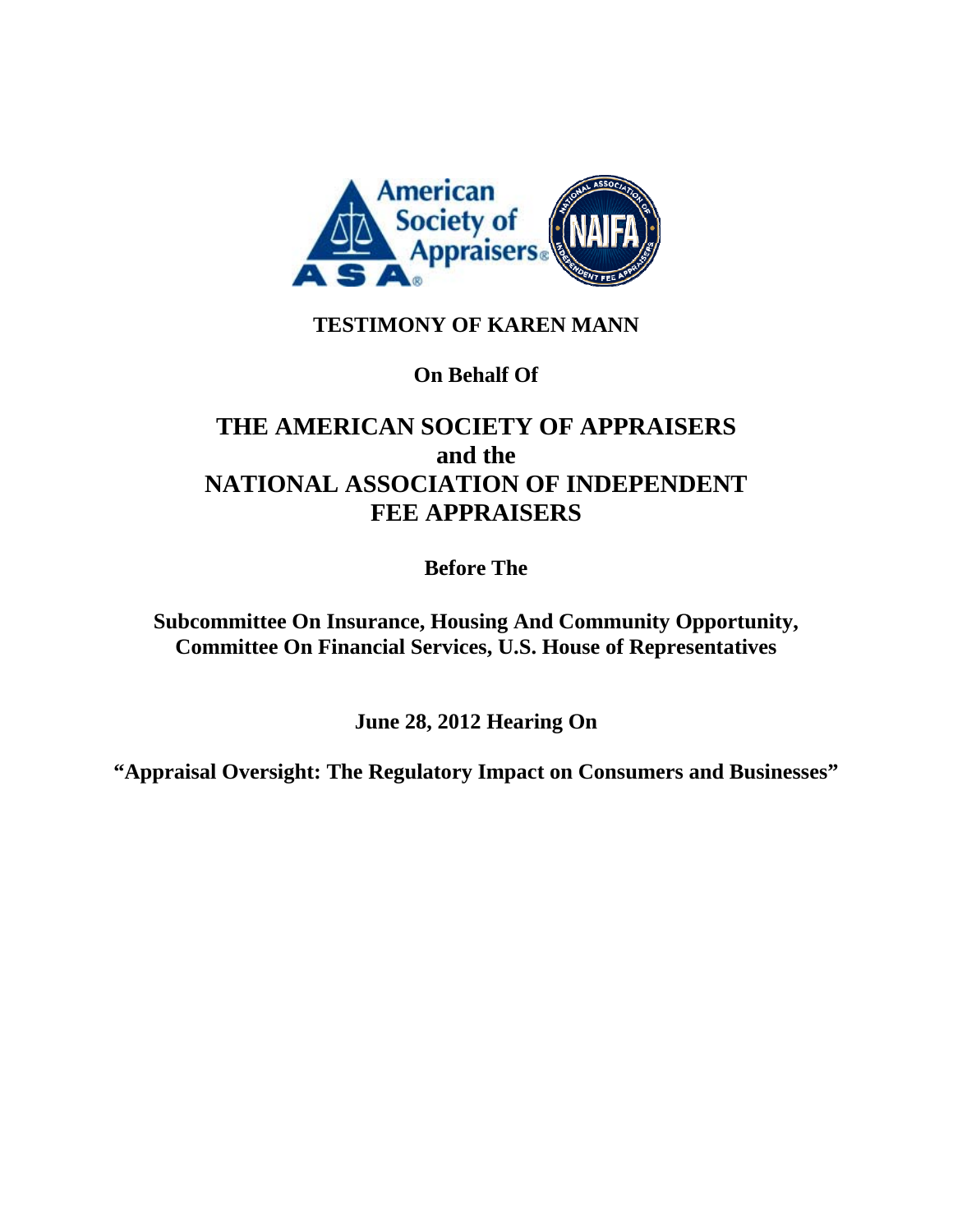#### **I. Introduction**

Chairwoman Biggert, Ranking Member Gutierrez and members of the Subcommittee, my name is Karen Mann and I am the president of Mann & Associates, a residential and commercial real estate appraisal firm, established in 1983, with offices in the San Francisco Bay Area and the California Central Valley. I hold a California Certified General Appraiser credential, a Nevada real estate appraiser license and have earned a Real Property professional appraiser designation from the American Society of Appraisers, on whose behalf I am testifying today. In addition, I am also testifying on behalf of the National Association of Independent Fee Appraisers.<sup>1</sup> I am also a member of two other professional appraisal organizations.

I want to thank the Subcommittee and particularly Congressman Gutierrez, for providing the American Society of Appraisers and the National Association of Independent Fee Appraisers an opportunity to testify at today's important appraisal oversight hearing.

#### **II. Executive Summary Of Testimony**

- The current appraisal regulatory structure, tiered across federal and state governments and the private sector, is a dramatic improvement over the "Wild West" environment in which appraisers operated prior to the Savings and Loan Crisis of the 1980's and the enactment of Title XI of FIRREA. Pre-Title XI, appraisers operated without minimum appraiser qualifications, minimum appraisal standards, and patchwork oversight. The regime instituted by Title XI of FIRREA continues to be an effective structure that mirrors similar regulatory approaches which apply to other professions whose members are involved in federal matters, like accountancy; and has been mirrored in legislation designed to regulate mortgage loan originators through the SAFE Act. The appraisal regulatory system we now have provides consumers, government agencies and mortgage market participants with confidence that real estate appraisers meet minimum educational and experience requirements, that appraisals are subject to a set of generally-accepted uniform standards, and that appraisers who fail to meet these requirements will be held accountable by their state appraisal board, as well as by any professional organization which has accredited them.
- We believe the Appraisal Foundation has been and continues to be an indispensable factor in the growth of the appraisal profession in our country. We reject the view that the Foundation has engaged in "mission creep" or in any other inappropriate activity. We believe that the creation of the Appraisal Practices Board is a natural and necessary adjunct to helping professional appraisers understand and apply the appraisal standards promulgated by the Foundation's Standards Board. It is also important to understand that Foundation decisions involving standards, qualifications and best practices are made in a completely transparent manner with an opportunity provided to all appraisers to comment

.

<sup>&</sup>lt;sup>1</sup> ASA and NAIFA each teach, test and credential their members for professional appraisal practice and appraisal review in residential and commercial real property valuation. Additionally, ASA is a multi-disciplinary appraisal organization that teaches, tests and credentials its members for professional appraisal practice and appraisal review in business valuation and in personal property valuation (including machinery and equipment, fine art, antiques, gems and jewelry and the contents of homes and offices).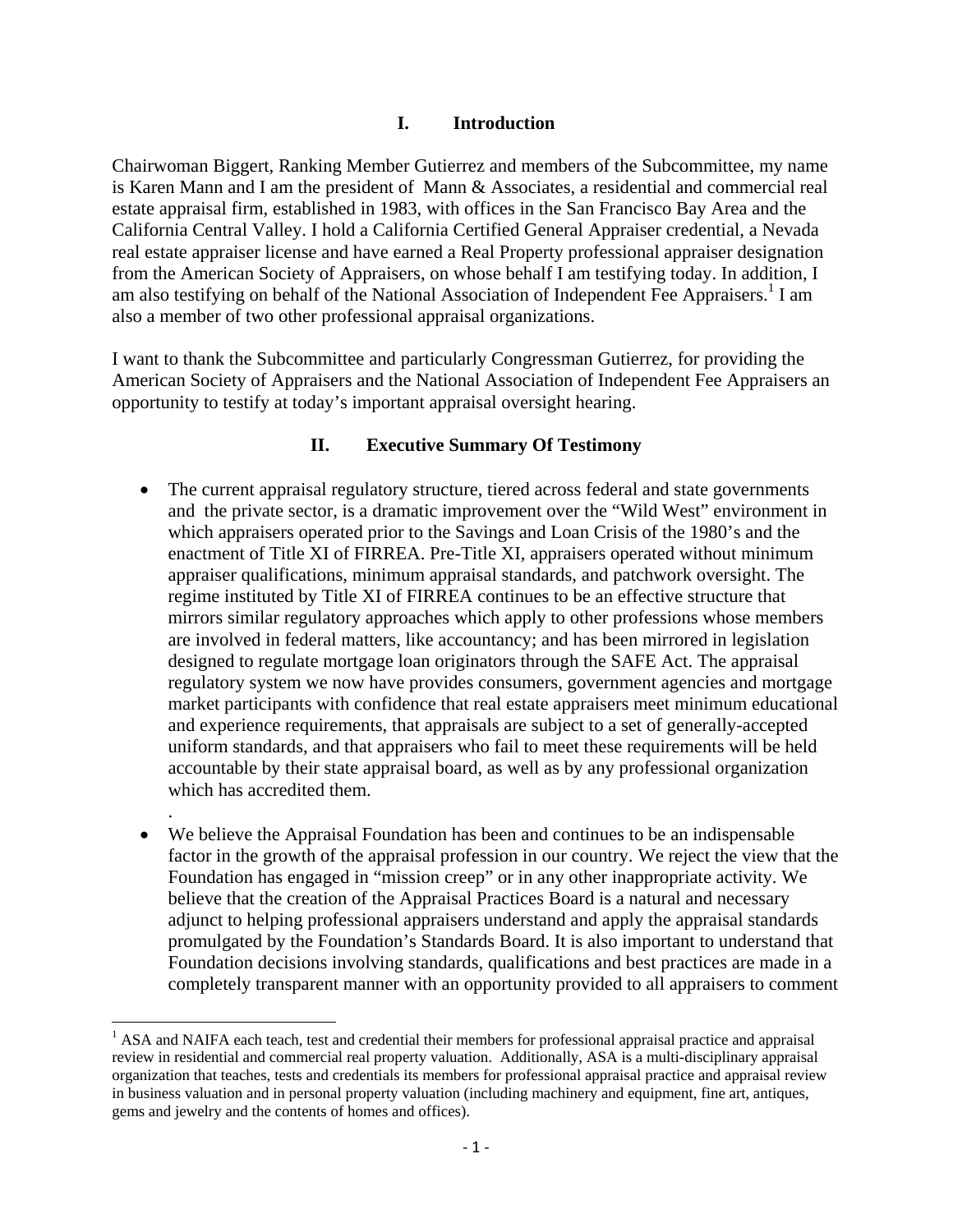on proposed actions. Such transparency and the opportunity for all stakeholders to be heard often stands in contrast to the way other organizations make decisions.

- While we believe there is no need for an alternative approach to the current appraisal regulatory regime, we do believe that some improvements could be implemented to bolster the existing regulatory structure's effectiveness. We concur with the findings of the General Accountability Office's January 2012 study regarding the activities and operations of the Appraisal Subcommittee, but we also acknowledge that the Subcommittee has made steady improvements over the last year or two.
- There are several concerns facing professional appraiser which, if left unaddressed, stand to undermine not just the appraisal profession, but the safety and soundness of the residential mortgage lending market and the rights of consumers. These concerns include:
	- o The need for the Consumer Financial Protection Bureau, when it issues final appraiser independence regulations, to undo the stunning and completely inappropriate loophole left in the Federal Reserve Board's original Interim Final Rule. That rule allows appraisal management companies to consider the fees they pay appraisers to justify their compliance with Dodd-Frank Act's "customary and reasonable fee" provisions. The Board's Interim Final Rule amounted to a unilateral repeal of the clear language and intent of the Act by regulatory fiat. If the loophole remains in the final rule, the cramdown in appraiser fees it permits will continue to cause the most experienced professional appraisers to leave the residential appraisal market, denying consumers and lenders access to their expertise while forestalling trainee appraisers from obtaining the required apprenticeship hours – likely leading to a severe shortage of available appraisers.
	- o Rules to implement many of Dodd-Frank's appraisal provisions have yet to be proposed. While we recognize that the statutory deadlines imposed on some provisions of the Act take precedence, we urge the responsible federal agencies to propose implementing rules as early as possible so appraisers, users of their services and consumers all understand the "rules of the road."
	- o In connection with the Consumer Financial Protection Bureau's "Know Before You Owe" mortgage form disclosure initiative, our organizations have urged the Bureau to approve a Good Faith Estimate form and a Settlement form which separate the fee paid to the appraiser from the fee collected by an Appraisal Management Company when the appraisal is ordered through an AMC. Not only would the separate disclosure comport with the Bureau's own efforts to "protect and empower" consumers, but it affords consumers with critical information as to the true cost of appraisals, as well as the available universe of options for hiring an appraiser both in terms of cost and qualifications. In many cases, failure to separately disclose appraisal fees and AMC fees leads consumers to default into using an AMC, which often leads to higher consumer costs while obtaining an appraisal from a less experienced, less geographically competent appraiser – essentially, paying more while receiving less.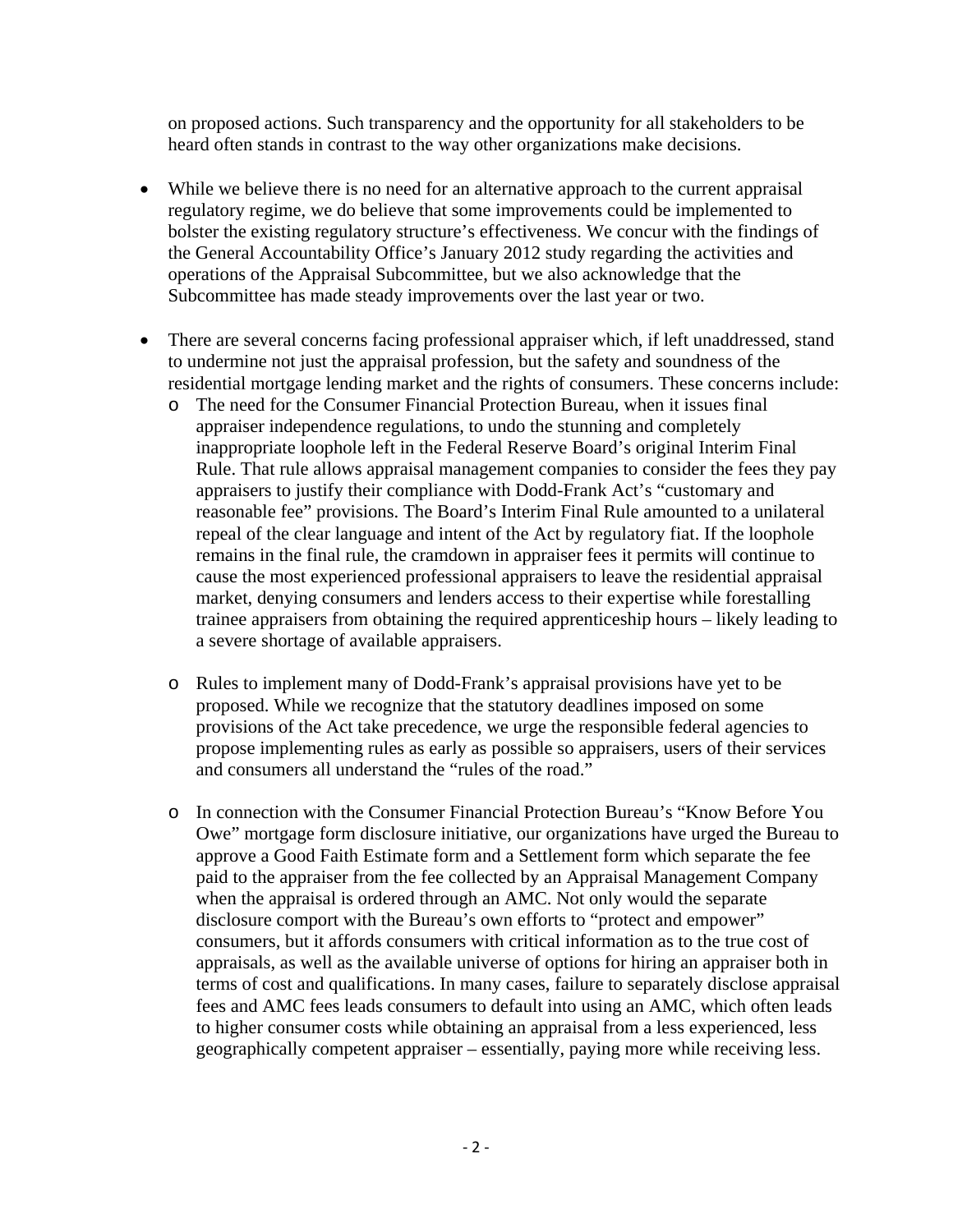o The ever-increasing threshold *de minimus* levels established by the federal banking agencies deny consumers and market participants the significant safety and soundness and consumer protections provided by an appraisal, as opposed to a less expensive but inherently unreliable and far less informative valuation product, like an automated valuation model. We strongly believe that the current threshold levels (\$250,000 for a residential loan, \$1 million for a commercial loan) should be eliminated or substantially reduced. GAO estimates that 70% of residential mortgages made from 2006 – 2009 were below the threshold. But, in many neighborhoods across the country in today's economy, the \$250,000 threshold would exclude virtually 100% of financed residential properties.

#### **III. Relevant Background**

In connection with the specific subject matter of today's hearing, I think it is useful to revisit for a brief moment the state of our residential mortgage and mortgage lending markets in the mid-1980s which caused Congress to enact the real estate appraiser licensing provisions of Title XI of the Financial Institutions Reform Recovery and Enforcement Act of 1989 (FIRREA). As we all know, FIRREA was Congress's principal response to the S&L crisis of the 1980s, a crisis whose total cost to resolve was \$153 billion – the vast majority of which was borne by U.S. taxpayers.<sup>2</sup> According to Congressional studies and virtually all analyses, the banking problems of that period "came primarily from unsound real estate lending." An FDIC analysis concluded that in many cases, prudent underwriting standards were not observed and necessary documents and controls were not put in place. It went on to say that real estate lending "was appraisal driven and was often based on the overly optimistic assumption that property values would continue to rise."

To the extent that faulty and fraudulent appraisals contributed to the losses of the S&L debacle – and they did – the principal cause was the "Wild West" environment in which appraisers operated in that era.<sup>3</sup> While many appraisers were thoughtful, conscientious and did good work, many did not and there is little mystery as to why:

First, there were no generally-recognized appraiser qualifications that providers of appraisal services had to meet. A relatively small number of residential appraisers held legitimate credentials from a few professional appraisal organizations; some earned illegitimate credentials from diploma mills; and others had no meaningful valuation credentials at all;

Second, there were no generally-accepted, uniform appraisal standards that all practitioners were required to observe. Some appraisers operating in that era adopted whatever valuation approaches and methodologies suited the valuation conclusions needed to create the illusion that a real estate loan was adequately collateralized;

  $2^2$  The thrift cleanup was Congress's response to what many have characterized (at least until the subprime and related financial meltdown of the past few years) as the greatest collapse of U.S. financial institutions since the 1930s. The FSLIC and the Resolution Trust Corporation closed 1,043 institutions holding \$519 billion in assets and resulted in a massive restructuring of the number of firms in the industry. From January 1, 1986, through year-end 1995, the number of federally insured thrift institutions in the United States declined 50 percent from 3,234 to 1,645. 3 See, for example, House Committee on Government Operations, *Impact of Appraisal Problems on Real Estate* 

Lending, Mortgage Insurance, and Investment in the Secondary Market, 99<sup>th</sup> Cong., 2<sup>nd</sup> Sess., 1986, H.Rep. 99-981.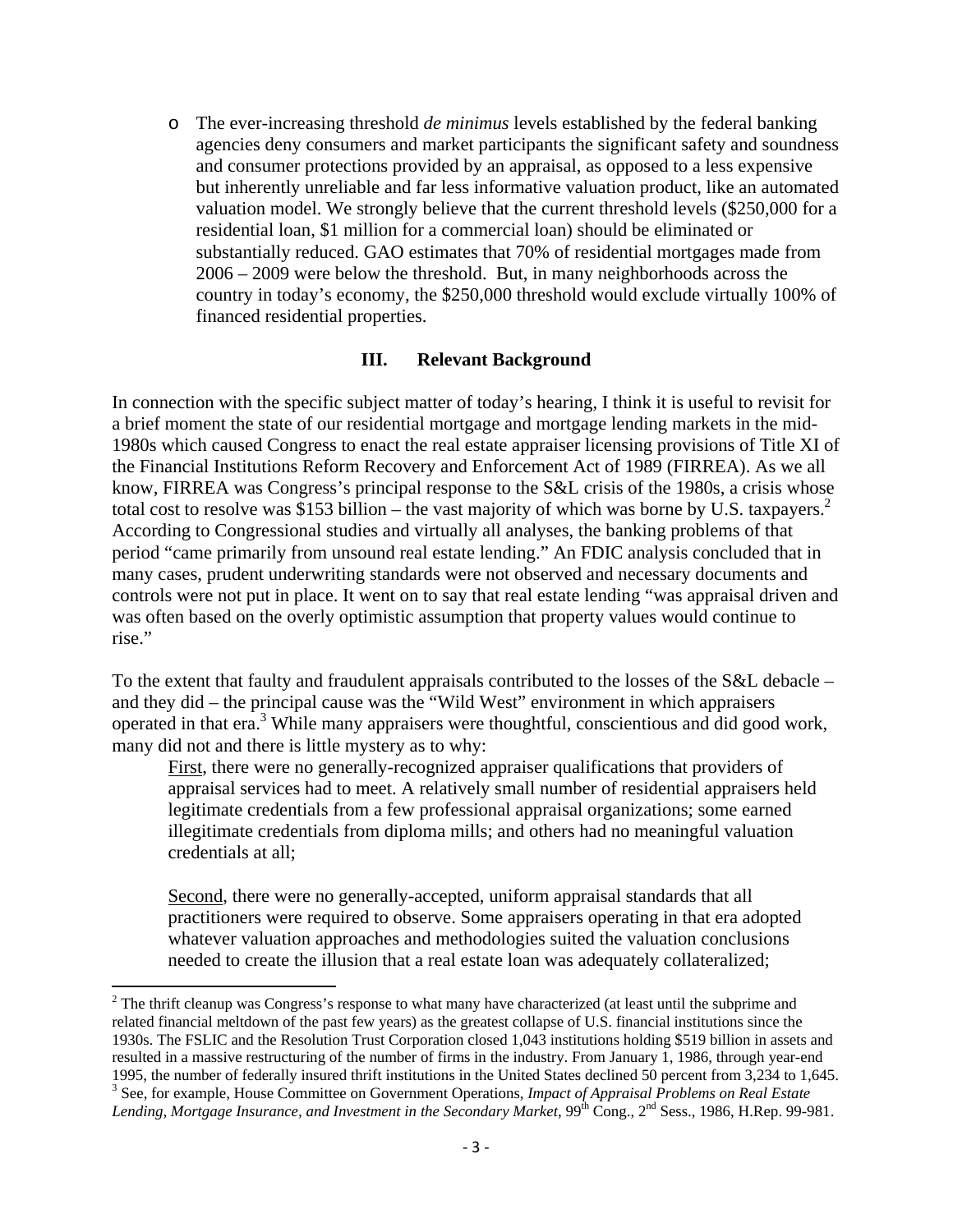Third, there was no effective system of appraiser accountability. At the time Title XI was enacted into law, most states had little or no authority to oversee or sanction appraisers operating in their states; and, with very few exceptions, federal agencies with an interest in reliable valuations had requirements that were ineffectual or ignored; and,

Fourth, there were no effective laws in place either at the state or federal levels that protected appraisers from the enormous pressures on them at that time, to reach a predetermined fair market value.

The enactment of Title XI and the regulatory framework it established for federally-related transactions changed all that; and, together with the important appraisal reform provisions of the Dodd-Frank Act, changed things in a way that ensures the competence and independence of appraisers; effectively safeguards taxpayer interests; and provides consumers with critical and independent information on the fair market value of property collateralizing the most important financial transaction they will ever enter into – their mortgage loans.

Notwithstanding the giant leap forward which Title XI represents, it is not the position of the American Society of Appraisers and the National Association of Independent Fee Appraisers that every real estate appraisal performed today is flawless or that the current appraisal regulatory system – including its several component parts – is perfect and cannot be improved. It can be improved and should be. However, it is our unequivocal view that the overall competence and independence of our nation's 100,000 plus real estate appraisers are dramatically better than before Title XI's enactment; and, that the current regulatory framework – which is financed by the appraisal profession – is fundamentally sound and very much a success story that benefits taxpayers and consumers.

## **IV. Responses To The Issues Raised In The Subcommittee's June 22nd Letter Of Invitation**

We believe that the issues raised in the first two bullet points of the Subcommittee's letter of invitation are interrelated. Accordingly, our response treats them together:

• **"Views regarding the federal role in appraisal regulation" and "Options for improving the appraisal regulatory structure, including alternative systems of oversight that would improve efficiency and reduce duplicative regulations in the real estate appraisal industry" –** 

We believe that the federal role in appraisal regulation is indispensible since the mortgage markets are national in scope and since it is federally-related transactions and federal taxpayer dollars which the appraisal regulatory system is designed to protect. While we agree that some components of the tripartite appraisal regulatory structure can and should be improved, we regard the overall framework as fundamentally sound.

While some have described the appraisal regulatory framework as byzantine or convoluted, we strongly disagree and think it is long past time to address this misconception. The division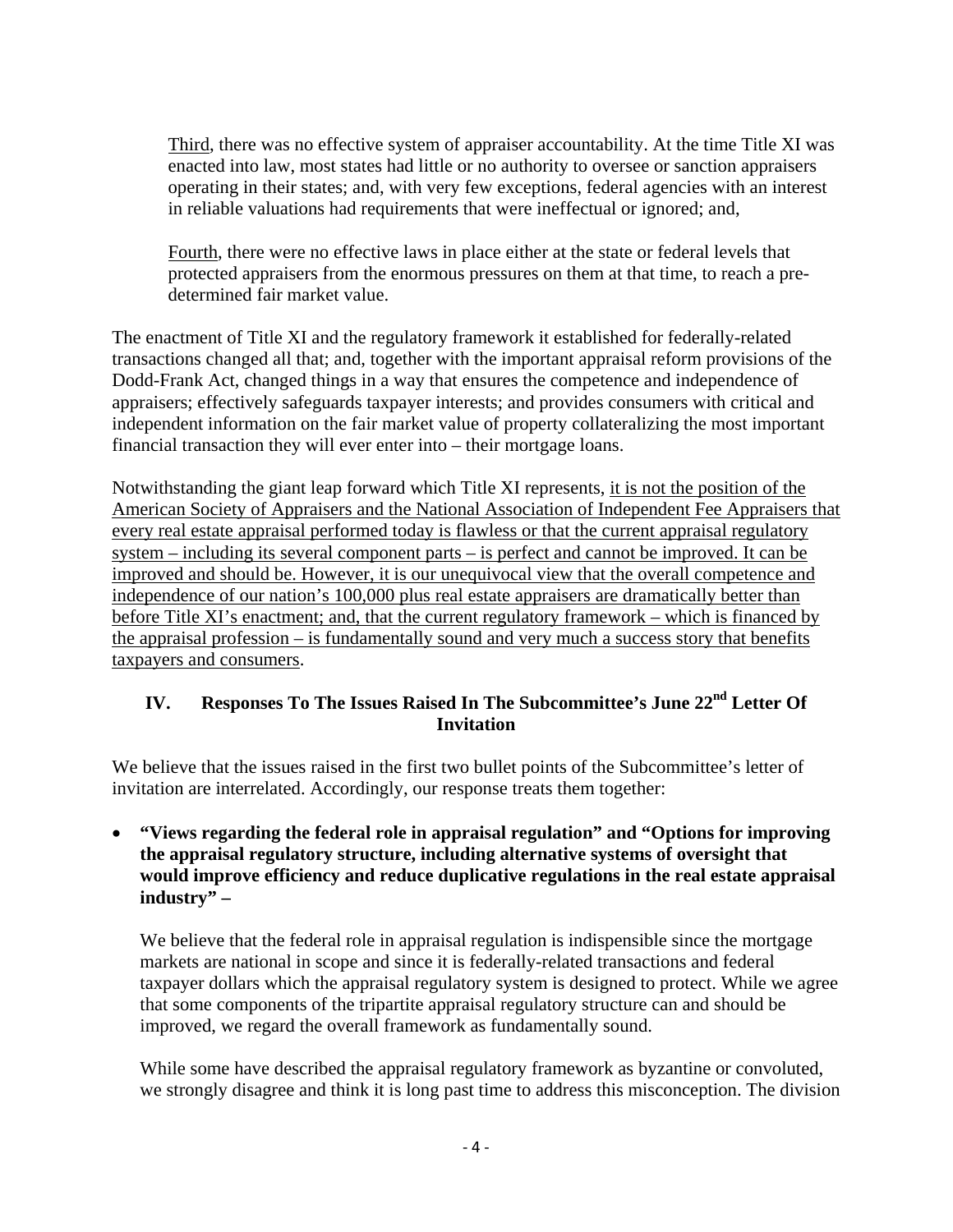of responsibility involving the federal government, state governments and the private sector is straightforward, sensible and, in fact, similar to regulatory arrangements involving other professionals, such as accountants, who often play important roles in federally-related transactions. Under the Title XI structure:

The 50 states and territories have exclusive responsibility for licensing real estate appraisers and for disciplining them if their performance is unprofessional or unethical, including the loss or suspension of their license to practice;

The federal government, principally through the Appraisal Subcommittee (ASC), is responsible for overseeing state appraiser licensing systems to ensure that they meet minimum "safety and soundness" and effectiveness standards and that the appraisers they license are competent and independent when their appraisals involve federal financial interests. Federally agencies, whose regulatory or administrative responsibilities include oversight of collateral valuations (such as the banking agencies; HUD; IRS in relation to tax-related valuations; and the SEC in connection with mortgage-backed securities), sometimes and appropriately establish additional valuation requirements they believe are necessary to carry out their missions. But even agencies which add appraisal requirements still rely on Title XI to ensure real estate appraiser competence and independence;

The private sector, principally The Appraisal Foundation (TAF), promulgates generallyaccepted appraisal standards (i.e., the Uniform Standards of Professional Appraisal Practice or USPAP) and minimum education, experience and testing qualification requirements for appraisers whose valuations involve federally-related transactions. States are able to establish requirements which exceed those of TAF. Additionally, private professional appraisal organizations, such as ASA and NAIFA, are able to establish educational, testing and experience requirements which exceed those of TAF or state licensing entities for individuals who wish to earn a professional appraiser designation from them.

The structure described above for appraisers is not dissimilar to the regulatory structures of other professions that interact with government, such as accountancy. Accountants are licensed and/or certified by state boards of accountancy and are subject to discipline by them (similar to the role of state appraiser boards). The Financial Accounting Standards Board (FASB) is the designated private sector organization for establishing standards of financial accounting that govern the preparation of financial reports and its standards are officially recognized by the SEC and other federal agencies (similar to the role of the Appraisal Foundation's boards whose work is recognized by federal agencies). While the federal government does not maintain a body to oversee the activities of the state accountancy boards (in the same way the Appraisal Subcommittee oversees state appraiser licensing agencies), the Securities and Exchange Commission and the Public Company Accounting Oversight Board exercise a form of indirect authority over the state boards of accountancy. It is also worth noting that the SAFE Mortgage Licensing Act of 2008 (which licenses and registers individuals who engage in the business of residential mortgage loan originations for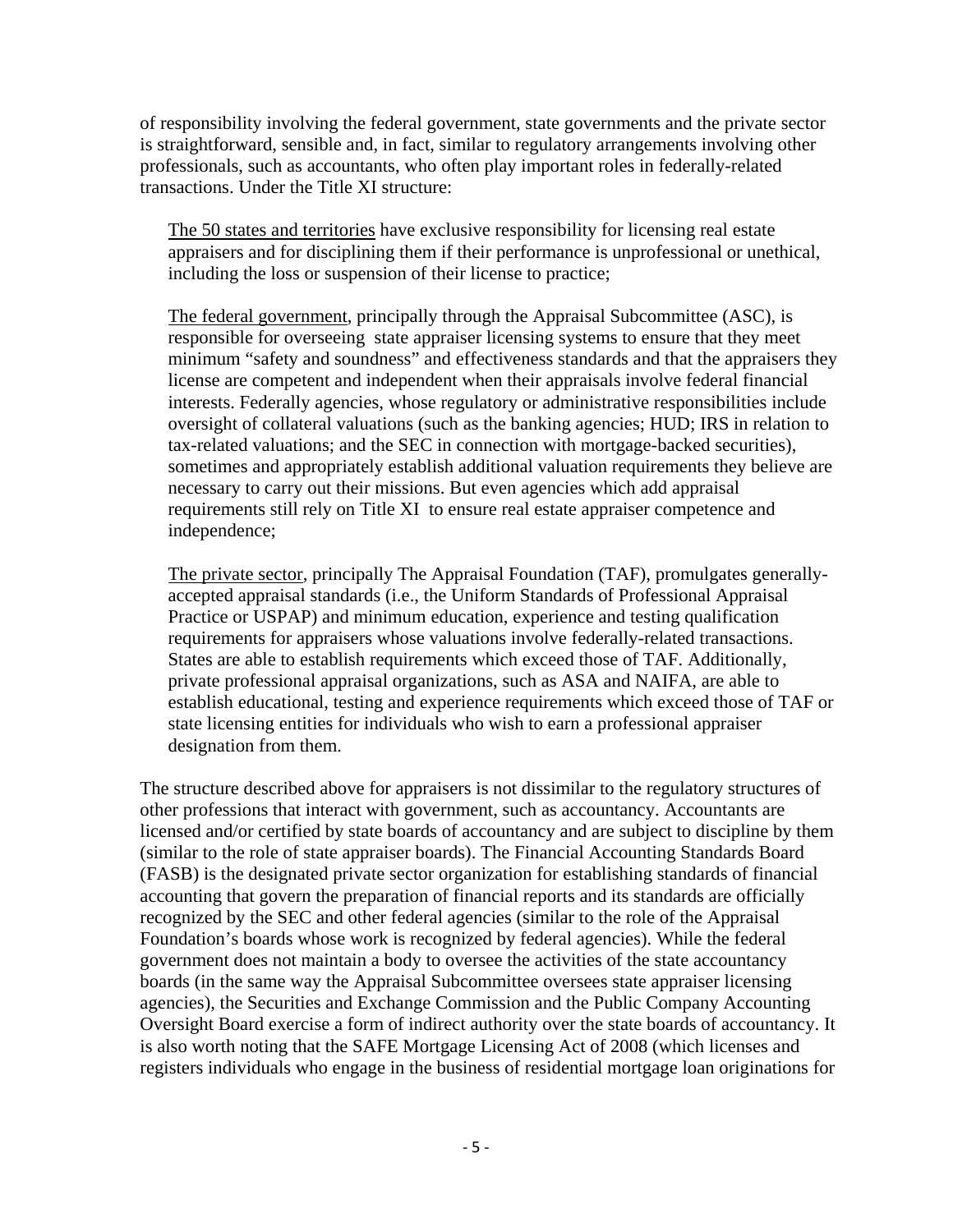federally-regulated financial institutions) established an organizational structure that is roughly comparable to the Title XI system for appraisers.

In short, the overall regulatory structure which exists for the appraisers (i.e., state licensure; federal oversight; and, reliance on an independent, non-profit private sector entity to establish professional standards and qualifications) is neither novel nor even unusual. We are convinced that it is a tried and true structure that works well.

Accordingly (and in direct response to the Subcommittee's question), the American Society of Appraisers and the National Association of Independent Fee Appraisers do not believe there are any realistic "options for improving the overall appraisal regulatory structure, including alternative systems of oversight that would improve efficiency and reduce duplicative regulations in the real estate appraisal industry." More importantly, we do not believe any alternative structures are necessary or desirable.

Nevertheless, we believe that individual components of the current system should be strengthened so that they operate more effectively. Specifically, we concur with the findings and recommendations of the General Accountability Office (GAO) in its January 2012 report regarding the need for additional resources and greater efficiency relative to the operations and activities of the Appraisal Subcommittee.<sup>4</sup> While the Subcommittee faces significant future challenges in connection with its additional Dodd-Frank responsibilities, we want to acknowledge our belief that it has substantially improved its effectiveness over the past two years.

## • **"Concerns facing real estate appraisers" –**

There are several major areas of concern facing the real estate appraiser profession. They range from very important to critical, as follows:

**(1) CUSTOMARY AND REASONABLE FEES – The Federal Reserve Board's Interim Final Rule on Dodd-Frank's "Customary and Reasonable" Appraiser Fee Provision Violates Congressional Intent and the Clear Language of the Statute:** While our organizations found many of the Federal Reserve Board's proposed regulations implementing the appraiser independence provisions of Dodd-Frank to be faithful to the letter and intent of the statute – particularly those that prohibit pressure on appraisers – we were stunned by the manner in which the Board proposed to implement the law's "customary and reasonable" appraiser fee provisions. By permitting Appraisal Management Companies to factor the compensation they pay appraisers into the calculation of what constitutes "customary and reasonable" fees under Dodd-Frank (which the Fed's Interim Rule commentary says they can do), the Board turned Congressional intent on its head. If the Consumer Financial Protection Bureau (CFPB), which now has jurisdiction over the Interim Rule, allows it to become final with the Fed loophole intact, the agencies will have effectively repealed the law by unilateral, regulatory fiat.

 <sup>4</sup> *Real Estate Appraisals: Appraisal Subcommittee Needs to Improve Monitoring Procedures*, GAO-12-147, January 2012.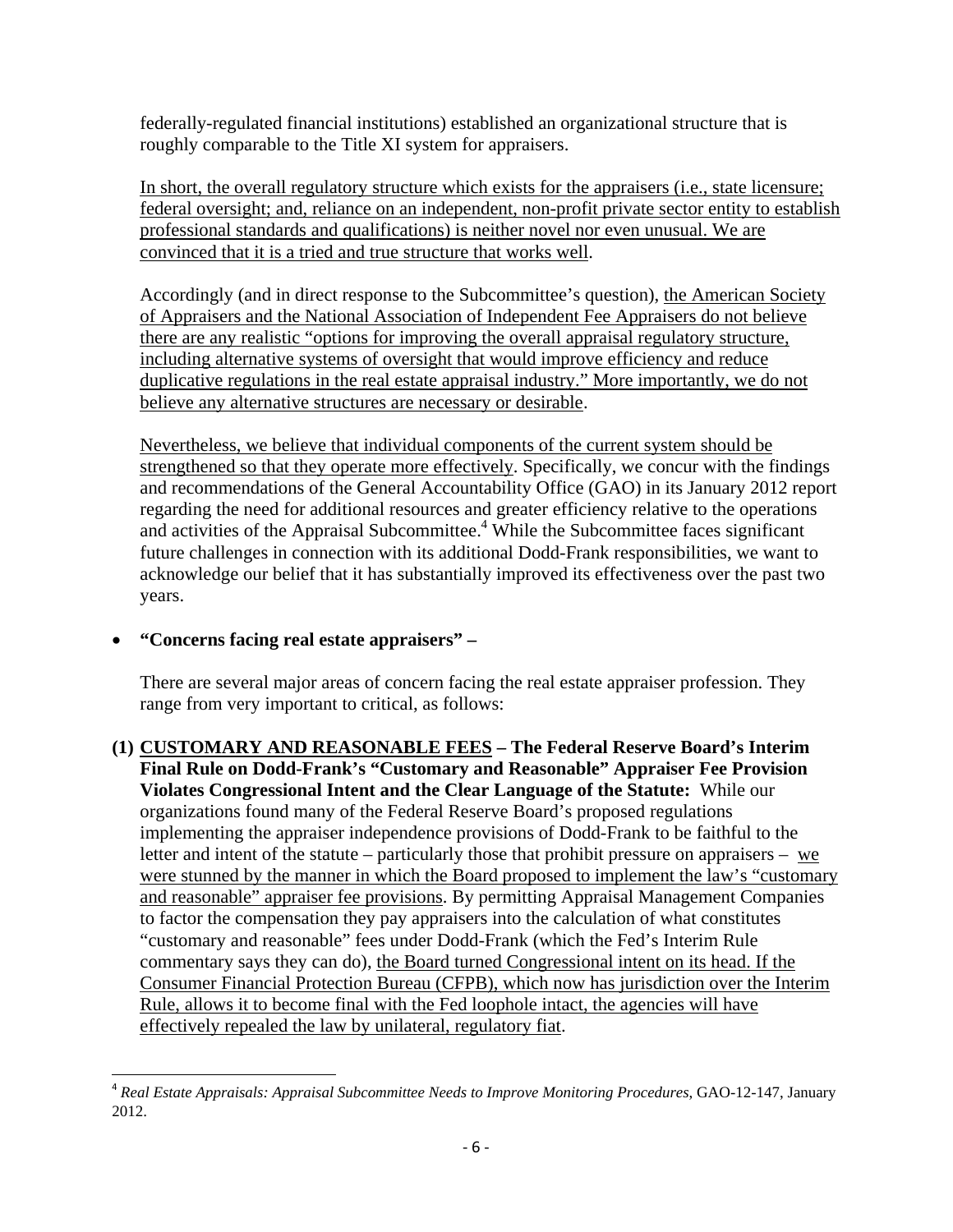The "customary and reasonable" fee provision was included in Dodd-Frank in recognition of, and in response to, the practice of many of the largest AMCs to cramdown fees that had been customarily paid directly to appraisers by mortgage lenders and other users of their services. The vast majority of appraisal assignments are now ordered by mortgage lenders through AMCs (the estimates range from  $60 - 80$  percent). The experience of our residential members in the marketplace indicates that AMCs typically take for themselves about 30 - 35 percent of the appraisal fee consumers pay. This means that for a typical residential appraisal assignment for which the appraiser is paid  $$450.00$ ,<sup>5</sup> the AMC would take between  $$135.00$ and \$158.00 leaving the appraiser with a fee of between \$292.00 and \$315.00 – an amount far below what is financially necessary for appraisers with established practices and significant experience to make a living from that book of business.

Given the huge book of business controlled by AMCs, the fee-splitting arrangement between appraisers and AMCs is driving many of the nation's most experienced and competent real estate appraisers out of the market entirely. It is not an exaggeration to say that if the Fedcreated loophole is not closed by the CFPB when it issues the final appraiser independence rule, the pool of experienced professional appraisers available to perform residential valuations will shrink to unacceptable levels. If that is allowed to happen, the professional appraisal community will suffer and confidence in our mortgage markets by consumers and secondary market investors will be seriously undermined.

While we acknowledge that AMCs can sometimes make it easier for national and regional mortgage lenders to order and process large numbers of appraisals, our experience is that AMCs do not add meaningful safety and soundness value to appraisals; and, they do not reduce the cost of an appraisal. Indeed, there is evidence that an increasing number of appraisals ordered through AMCs are more costly than those ordered by lenders directly from appraisers or appraisal firms. In today's computer and information technology age, even large lenders can readily meet their appraisal requirements by ordering directly from appraisers in the relevant housing markets.

The cramdown of appraisal fees to well below customary market levels by many AMCs has been disruptive of and deeply troubling to the community of professional residential appraisers. But, it should be equally troubling to consumers because the cram down has caused many of the nation's most experienced and qualified appraisers to refuse AMC assignments. As a result, many of the appraisers willing to accept AMC assignments have less experience, less knowledge of the collateral property's market area and have fewer overall professional credentials than their counterparts who are retained directly by lenders. In short, AMC-ordered appraisals do not save any money for consumers and may in fact cost them more, but in both cases consumers are likely to get the appraisal from the least experienced appraisers in their communities.

## **(2)IMPLEMENTATION OF REMAINING APPRAISAL REFORM PROVISIONS OF**

**DODD-FRANK:** With the important exception of Dodd-Frank's appraiser independence provisions, most of the law's appraisal reform provisions have yet to be proposed, let alone

 $5$  The Department of Veteran Affairs' appraiser fee schedules demonstrate that a \$450 fee for a non-complex singlefamily appraisal is typical in most areas of the country.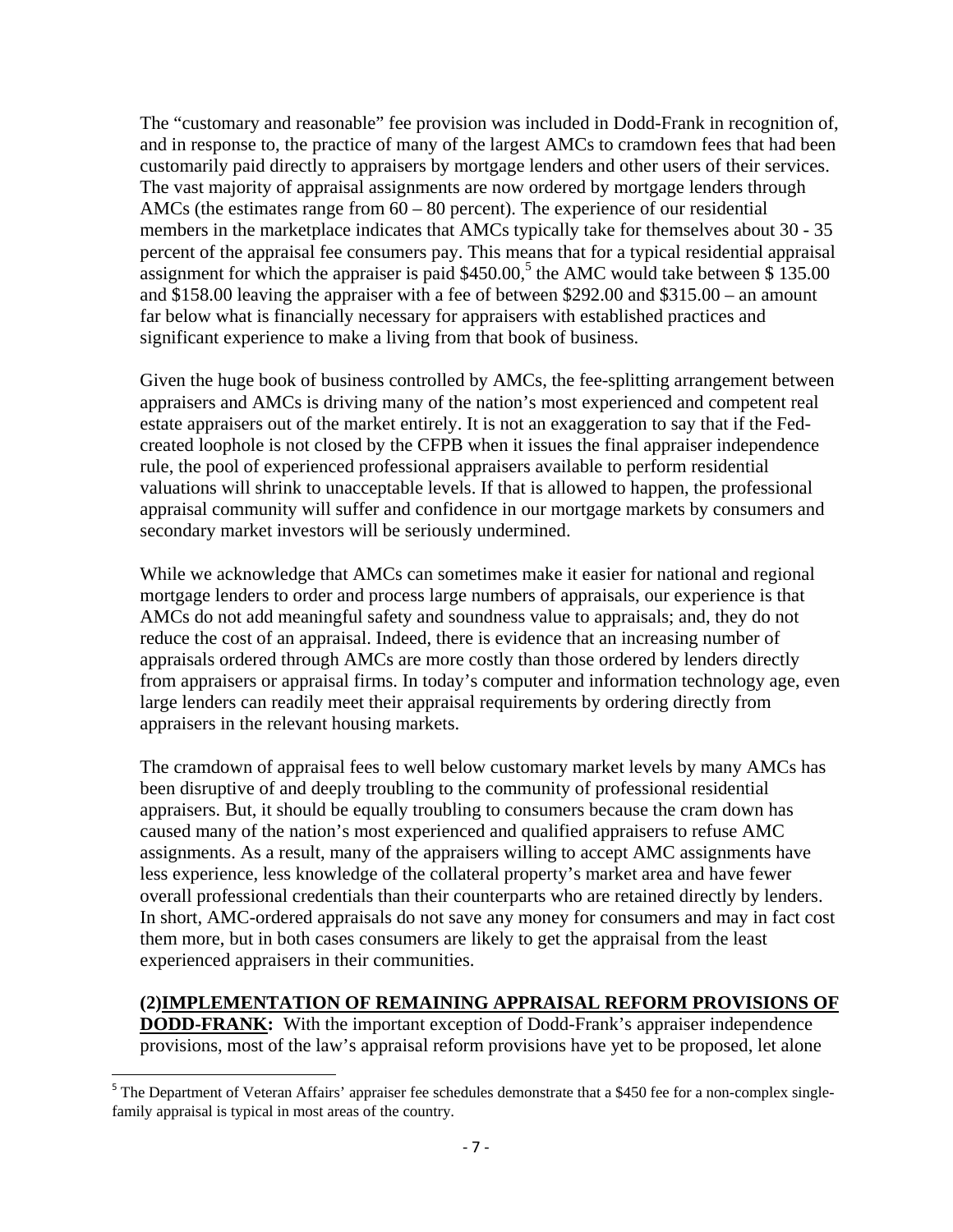implemented, through rulemaking. These provisions involve enormously important issues including, for example, Property appraisal requirements in connection with extensions of credit; Supervision and registration of Appraisal Management Companies by states and the federal government; Development of quality control standards for Automated Valuation Models (AVMs); Establishment of an appraisal complaint hotline; Establishment of qualification requirement for appraiser trainees; Requiring CFPB concurrence that the banking agencies' existing dollar thresholds for residential and commercial property below which an appraisal is not required , "provide reasonable protection for consumers who purchase 1-4 unit single-family residences" ; and, the establishment of limits on the permissible use of broker price opinions to value collateral property.

Our organizations recognize that Dodd-Frank imposes significant and far-reaching rulemaking responsibilities on a relatively small number of Executive Branch and regulatory agencies, some of which include statutory deadlines which must take precedence over those which do not. We also appreciate the fact that the agencies are working on drafts of some of these potential rules. Nevertheless, the Act's appraisal provisions are of enormous consequence not only to our members and the entire community of professional appraisers, but also to consumers and, we believe, to the efficient and fair functioning of the nation's collateralized credit markets. Accordingly, we respectfully urge the banking agencies, the Appraisal Subcommittee and the state licensing agencies to propose implementing rules at the earliest possible opportunity for all of Dodd-Frank's appraisal reforms that fall within their areas of responsibility.

**(3)SEPARATING THE APPRAISER FEE FROM THE AMC FEE IN MORTGAGE SETTLEMENT DISCLOSURE DOCUMENTS:** Given the dominance of AMCs in the appraisal ordering process, we believe consumers are entitled to know who receives the money they pay during the mortgage loan application and underwriting process for an appraisal of the value of the property they are purchasing. Beginning late last year, the Bureau requested comment on its "Know Before You Owe" mortgage disclosure forms initiative. The Bureau requested comment on the success of its efforts to design a new Good Faith Estimate (GFE) form and a mortgage disclosure Settlement form that consolidates, in one place, information about the costs, terms and conditions of a mortgage loan; and, does so in a way that is readily understandable by consumers and the mortgage industry. The CFPB asked whether the different iterations of the forms it was testing in several mortgage markets would provide borrowers with a clear understanding of the final costs, terms and conditions of a mortgage loan; and, allow them to compare these costs, terms and conditions with the information in the Good Faith Estimate provided to them during the loan application and loan settlement process.

Our comments urged the agency to adopt GFE and Settlement forms that disclose to mortgage applicants that when the appraisal of the collateral property is ordered through an AMC, a substantial portion of the appraisal fee shown on both forms does not go to the person who actually performs the appraisal but instead pays for the backroom administrative services of the AMC – a company that is sometimes an affiliate of the mortgage lender making the loan. We pointed out that while there is nothing improper about an appraisal being ordered through an affiliate of the borrower's mortgage lender, this arrangement does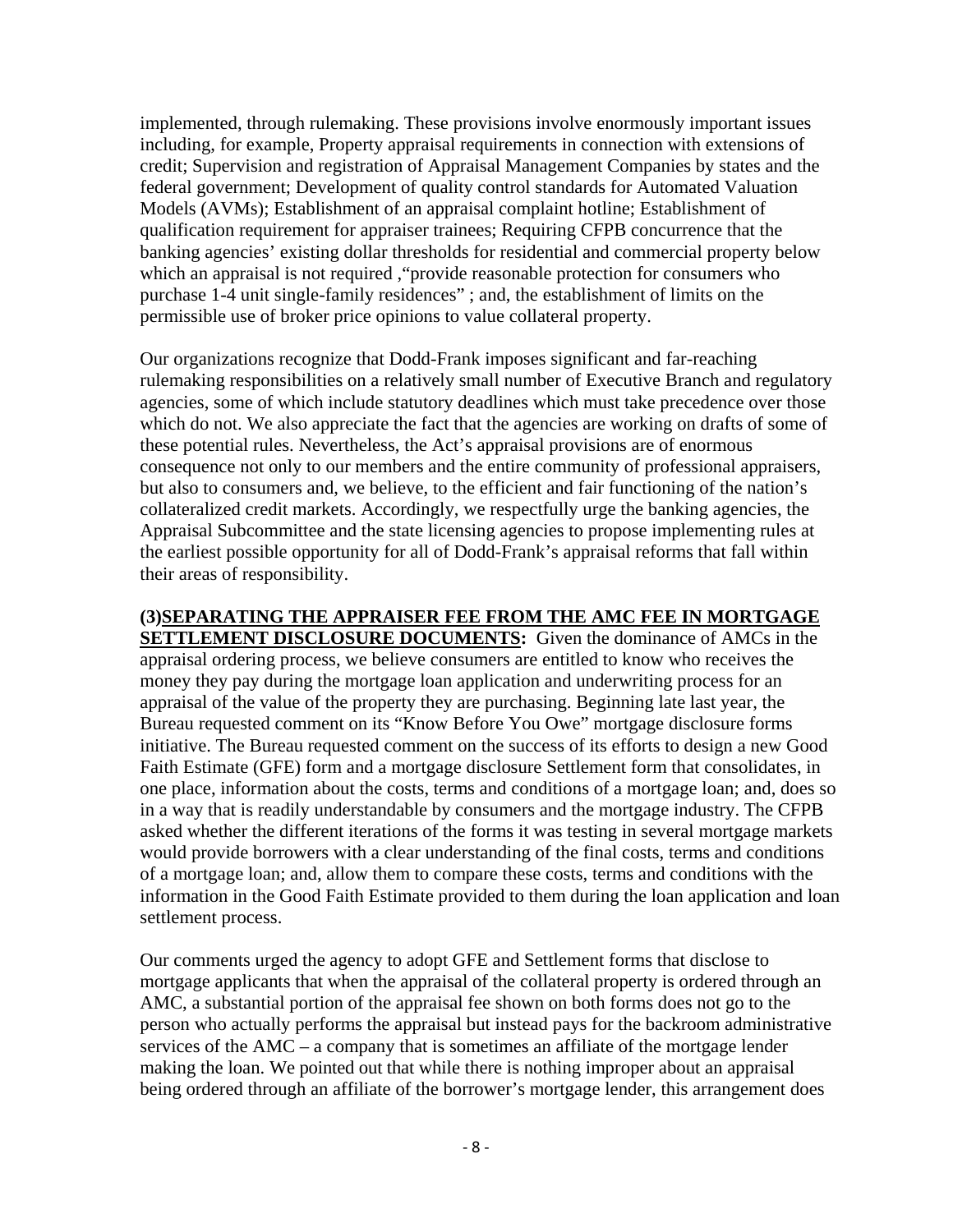represent an undisclosed, even a hidden, consumer payment to that lender. When an AMC is utilized to order the appraisal, we believe that the absence of information on the GFE and settlement forms disclosing this fee splitting arrangement is harmful to consumer interests for two integral reasons:

First, it violates the basic premise of the Bureau's "Know Before You Owe" policy to "protect and empower" consumers in what the CFPB correctly characterizes as "one of the biggest financial decisions a consumer can make"; and, it undermines the agency's objective of making mortgage-related costs "clear at all stages of the mortgage process."

Second, it deprives consumers of important information that would allow them to make informed decisions about the valuation component of the mortgage lending process. Our organizations are concerned that with the rapid increase of lender reliance on AMCs, there has been an accompanying decrease in consumer understanding of the appraisal function, including who is actually performing the appraisal and what it actually costs. When the GFE or settlement forms conflate the appraiser's fee with the AMC's fee, consumer choice relative to the appraisal has been effectively denied – that is, borrowers are deprived of crucial information that would open up options available to them if they understood the possible differences in the range of costs of a professional appraisal as well as the range of qualifications and depth of experience of those likely to be performing them, depending on whether the appraisal is or is not ordered through an AMC.

While the cost of an appraisal ordered through an AMC can be comparable to one ordered by a lender directly from an independent appraiser or appraisal firm, the AMC ordered appraisal can also be more expensive. When lenders contract directly with an independent appraisers or appraisal firm to value collateral property, the backroom administrative costs that are added on by an AMC are avoided and the overall cost to consumers is sometimes reduced. However, if the Good Faith Estimate fails to disclose that the appraisal will be ordered through an AMC and fails to separately identify the portion of the consumer's payment that goes to the AMC, the borrower will have been deprived of essential information bearing on the likely qualification level of the appraiser performing it and, quite possibly, on the cost of the appraisal.

Without a breakout of the appraisal fee from the administrative fee on the disclosure forms, a borrower will have no reason to ask the lender to consider ordering the appraisal directly from an appraiser practicing where the collateral property is located rather than from an AMC – a process that was commonplace prior to the explosive growth of AMCs and the one most likely to produce an appraisal by a highly experienced and skilled appraiser. Without this breakout, borrowers are unknowingly locked into what can be a more costly appraisal process that is overly dependent on less experienced appraisers who are willing to work for fees substantially below what is customarily and reasonably paid to appraisers who are independent of AMCs.

The CFPB is testing various iterations of GFE and Settlement forms in several mortgage markets. Some of those iterations do, in fact, separate the appraiser fee from the AMC fee when the appraisal has been ordered through an AMC; other iterations do not. Our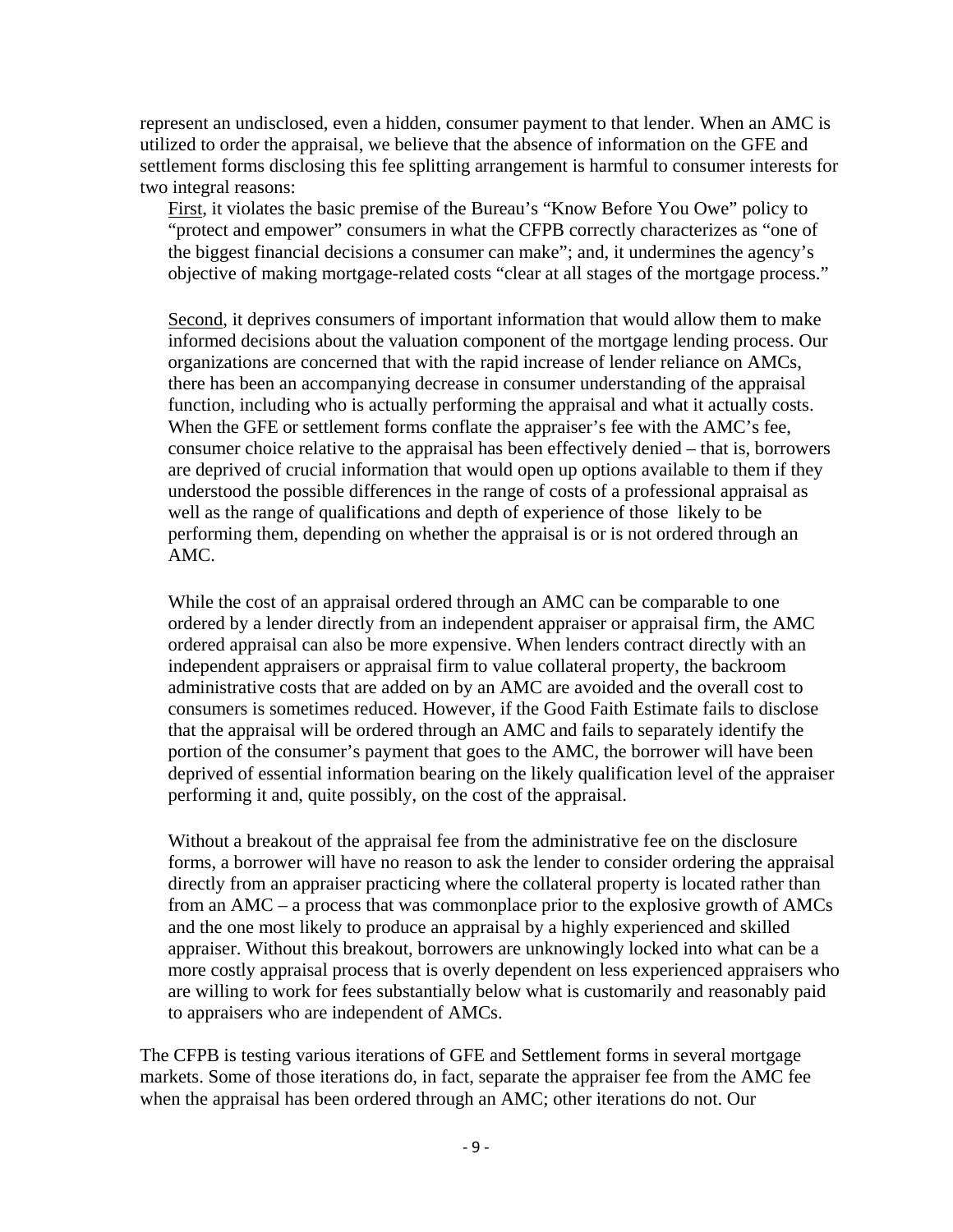organizations are urging the Bureau to adopt the forms which separate the fees because we strongly believe they benefit consumers and their right to know how their dollars are being spent.

**(4) ELIMINATION OF OR SUBSTANTIAL REDUCTION IN THE BANKING AGENCIES THRESHOLDS FOR LOANS ON COLLATERALIZED RESIDENTIAL AND COMMERCIAL PROPERTIES:** Section 1473 of Dodd-Frank requires the CFPB to consider whether the banking agencies' existing dollar thresholds for residential property (\$250,000) and commercial property (\$1 million) "provides reasonable protection for consumers who purchase 1-4 unit single-family residences". Collateralized loans below the thresholds are exempted from the agencies' appraisal requirements. If the Bureau concludes that either or both thresholds do not reasonably protect consumers, then the banking agencies would be required to eliminate or reduce their thresholds, thereby empowering consumers to have appraisals of the fair market value of their purchases.

Our organizations believe that professional appraisers serve critical safety and soundness and consumer protection purposes. We concur with the view expressed by the GAO in its July 2011 "Residential Appraisals" report to the House Financial Services Committee and the Senate Banking Committee that appraisals play "a critical role in mortgage underwriting by providing evidence that the market value of a property is sufficient to help mitigate losses if the borrower is unable to repay the loan." We believe that competent and independent real estate appraisals are as important to the safety and soundness of a collateralized mortgage loan as the creditworthiness of borrowers. We recognize of course that the fair market value of property collateralizing a mortgage loan can move up or down, sometimes at a rapid pace. We also recognize that borrowers – even those with sterling credit scores – can lose their jobs and, with that loss, their creditworthiness. As a consequence, collateral valuations and creditworthiness are both important to the safety and soundness of a mortgage loan. We do not believe that one measure is inherently more or less important than the other. Instead, they complement each other.

Moreover, because professional appraisers are independent of all parties to a real estate transaction (i.e., sellers and lenders) appraisals provide a significant consumer protection function by giving buyers objective information about the fair market value of property they may be purchasing and financing, in relation to comparable properties in the neighborhood.

But, the safety and soundness and consumer protection attributes of appraisals are rendered moot by the ever-increasing threshold levels established by the banking agencies since Title XI's enactment in 1989. Even before the collapse of the residential real estate markets in most parts of the country over the last several years, the residential threshold level of \$250,000 established by the banking agencies frequently results in a denial of the protections afforded by appraisals to millions of home buyers. Today, tens of millions of homebuyers are adversely affected by the threshold level, which GAO estimates as covering 70% of all residential mortgage financings between 2006 and 2009. That percentage is likely to be considerably higher in today's depressed mortgage markets; and, in many neighborhoods across the country, it is likely that 100% of residential properties would be covered by the threshold exemption.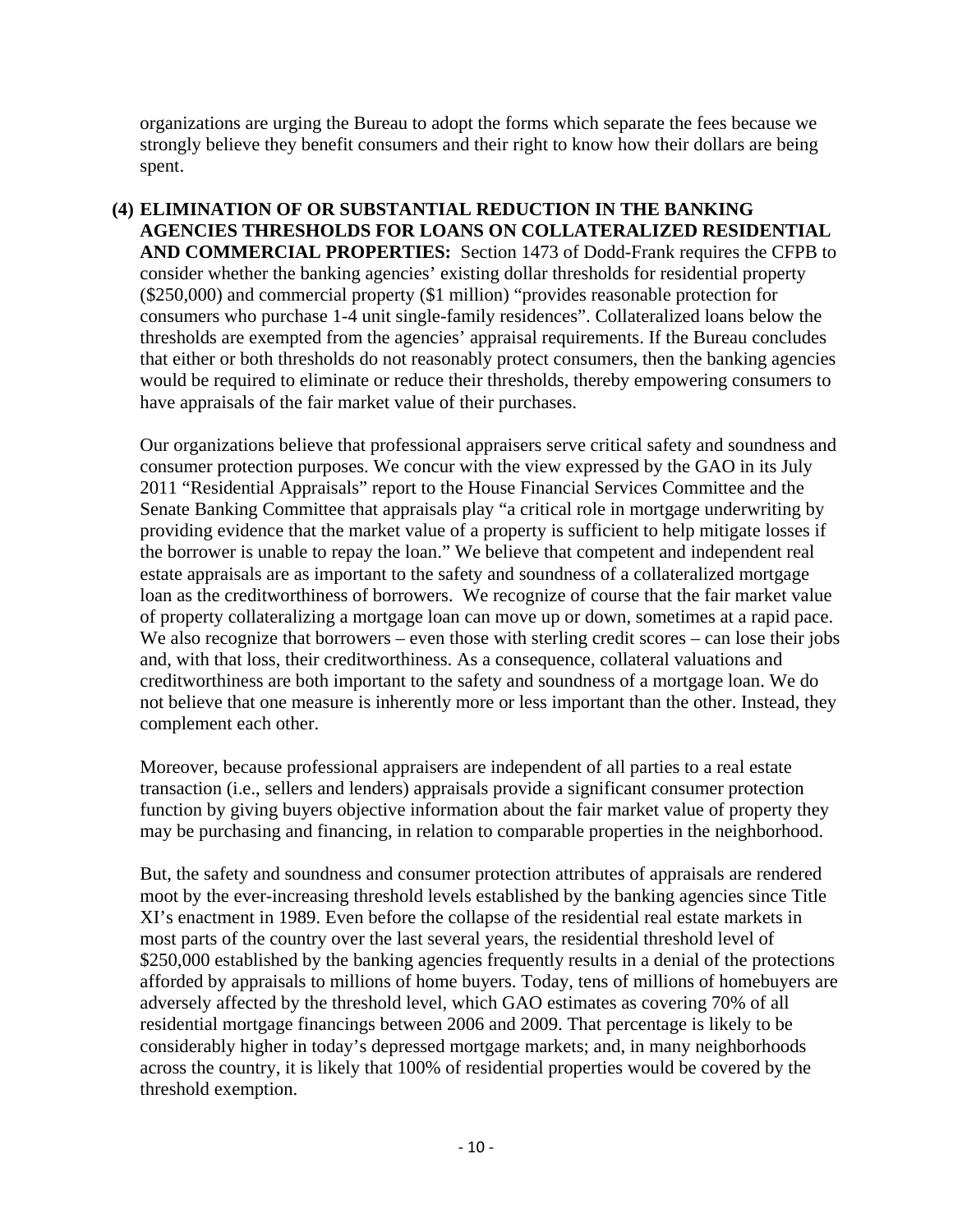Given the substantial safety and soundness and consumer protection benefits which appraisals provide, we strongly believe that the \$250,000 threshold levels for collateralized residential loans and the \$1 million dollar threshold for commercial loans collateralized by real estate, should be eliminated or, at a minimum, substantially reduced to properly reflect not only current real estate markets but the heightened sense which now exists of the need for much greater consumer protections in mortgage transactions.

#### **V. Issues Relating To The Appraisal Foundation And The Appraisal Subcommittee**

**Our Organizations Strongly Support the Indispensible Roles Played By the Appraisal Foundation (TAF) and the Federal Appraisal Subcommittee (ASC) In The Continuing Growth Of Appraiser Professionalism and To The Growing Acceptance – By Federal and State Agencies, By the Private Sector and By The Courts - of the Uniform Standards of Professional Appraisal Practice (USPAP) As The Generally-Recognized Standards of the Appraisal Profession:** We believe that the appraisal standards and appraiser qualifications promulgated by Boards of The Appraisal Foundation are critical to professional appraisal practice in America. We reject the view expressed by some that TAF has engaged in inappropriate "mission creep" by establishing the Appraisal Practices Board (APB) and that the establishment of the APB infringes on the prerogatives of the professional appraisal organizations. The establishment of the APB for the purpose of drilling down on the meaning of certain USPAP provisions and addressing complex appraisal issues in the marketplace was widely requested; and, we believe serves important functions.

While ASA and NAIFA have active educational programs which teach USPAP and Best Practices to our members, we believe that the APB's best practices guidance is a logical and necessary adjunct to understanding how practitioners should implement USPAP's provisions (which are sometimes general in nature and require more detailed explication of the relevant valuation methods and techniques that should be applied). We also recognize that while the professional appraisal organizations have a vital role to play in contributing to the development of best practices, we are able to accomplish that role both through the voluntary service of our members on the APB and by providing the Board with our comments when it publicly exposes its proposed best practices guidance for stakeholder comment. We also recognize the need for uniformity in best practices so that the nation's real estate appraisers – most of whom do not belong to any professional appraisal organization – will apply the methods and techniques necessary to adhere to the provisions of USPAP, in a uniform and coherent way.

With respect to the Appraisal Subcommittee (ASC), we concur in the findings of GAO relative to the challenges facing the Subcommittee, most of which derive from the important additional responsibilities imposed on the agency by Dodd-Frank. We do believe that the ASC has become a more effective and responsive operation over the past year or two.